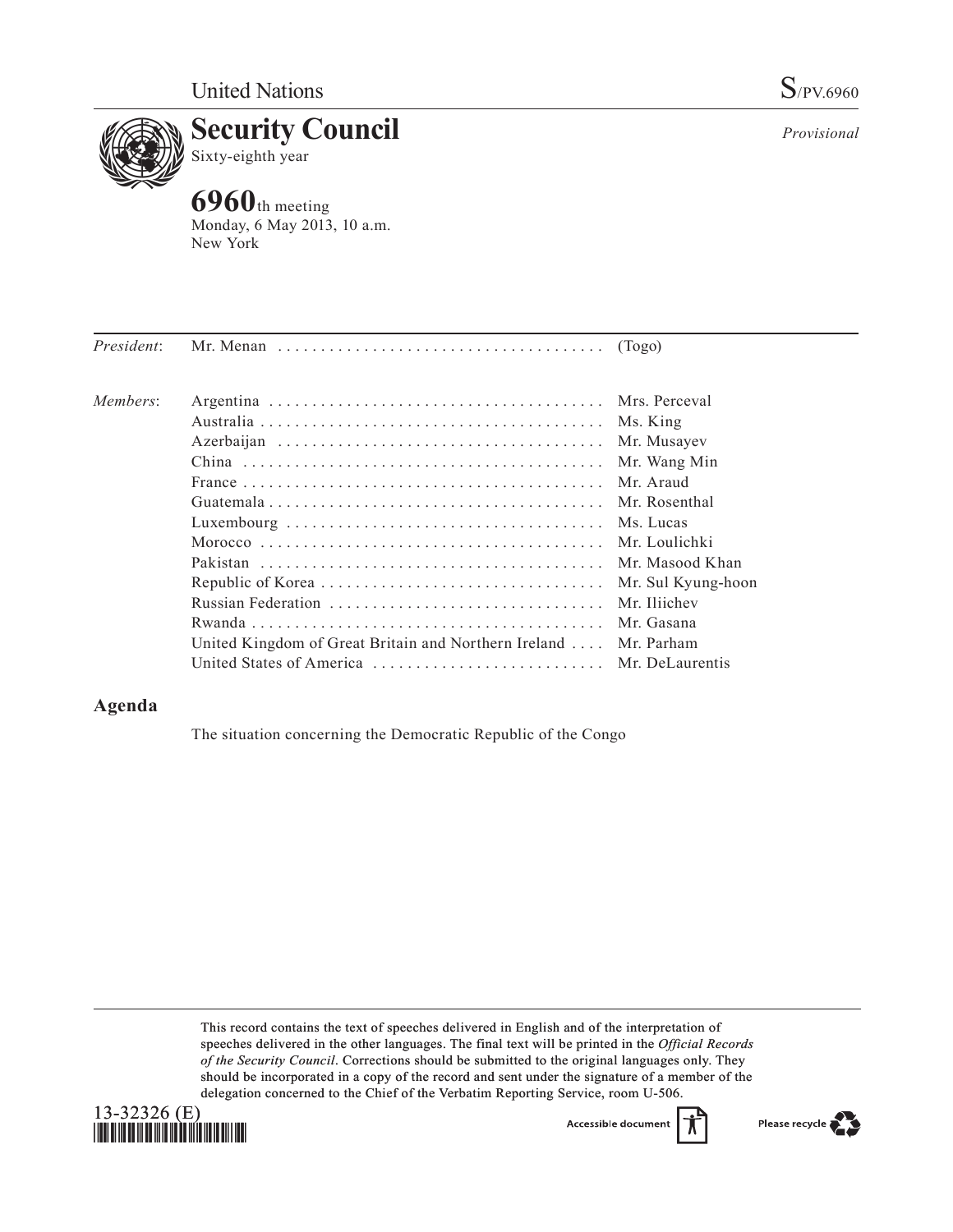*The meeting was called to order at 10.05 a.m.*

## **Adoption of the agenda**

*The agenda was adopted.*

## **The situation concerning the Democratic Republic of the Congo**

**The President** (*spoke in French*): Under rule 39 of the Council's provisional rule of procedure, I invite Ms. Mary Robinson, Special Envoy of the Secretary-General for the Great Lakes Region of Africa, to participate in this meeting.

On behalf of the Council, I welcome Ms. Robinson, who is joining today's meeting via video-teleconference from Dublin.

The Security Council will now begin its consideration of the item on its agenda.

I give the floor to Ms. Robinson.

**Ms. Robinson**: I am pleased and honoured to have this opportunity to speak to the Council this morning, following my first visit to the Great Lakes since being appointed on 18 March as the Secretary-General's Special Envoy to the region. The Council's role in new efforts to forge peace will be crucial, and it has already taken important decisions. I look forward to close consultation with the Council and to its strong support moving forward.

The reason I accepted the responsibility of Special Envoy is because I know this to be one of the longest enduring, most appalling human rights, women's rights, children's rights and humanitarian crises, with levels of death, violence and suffering that are totally unacceptable. This time we have to tackle it differently and sustain the political will.

I believe we meet at a moment of renewed opportunity. There is a fresh chance to do more than just attend to the consequences of conflict or to manage crises of the kind seen again most recently last November. There is a chance to resolve its underlying causes and to stop it for good. Hope and possibility must now infuse what will be a very challenging process to implement the Framework for Peace, Security and Cooperation for the Democratic Republic of the Congo and the Region, signed in Addis Ababa on 24 February under the auspices of the Secretary-General.

There are reasons to hope that the new Framework can work. For one, it represents a comprehensive agreement requiring actions at all levels, by all who have responsibilities — nationally, regionally and internationally. It includes mechanisms of oversight, both in the Democratic Republic of the Congo and in the region, to ensure that benchmarks are set and met. It has the support of 11 nations and the involvement of the four organizations that are its witnesses. It has emerged at this time precisely as a result of exhaustion with the continuing cycles of crises and a broad realization that there is a need for a new approach.

That is why, as I made my first visit in this capacity to the region, last week, I described that agreement as a framework of hope. For if this new attempt is to succeed where others have fallen short, there must be optimism and courage in place of cynicism. The Governments and the peoples of the region and the international community must believe once again that peace can be achieved and must take the necessary actions to obtain it. As that process advances, it must bring hope to the people who are the victims and who will ultimately be its beneficiaries.

As I carried that message with me around the region, I also made it clear that my approach as Special Envoy would be different. I will of course focus much of my energies on engaging with the leaders and the Governments of the region in order to build trust and help them translate their commitments into tangible plans and actions for peace. At the same time, I will also be working from the bottom up. I will be engaging with civil society, as I believe it will be essential to generate the broadest possible constituency for the agreement. If people are engaged and take ownership of the process, they can become a strong force for implementation. I believe this new effort will have a chance only if many partners are coordinated and pushing in the same direction.

I have summarized this personal vision of the Framework and my approach as Special Envoy in a document entitled "A framework of hope". I am sharing it with the Council today, as I did with all my interlocutors during my trip to the region. It reflects my own sense of the spirit of the agreement and how I can contribute most effectively to its implementation.

Having made those introductory comments, let me turn now to a more detailed summary of my recent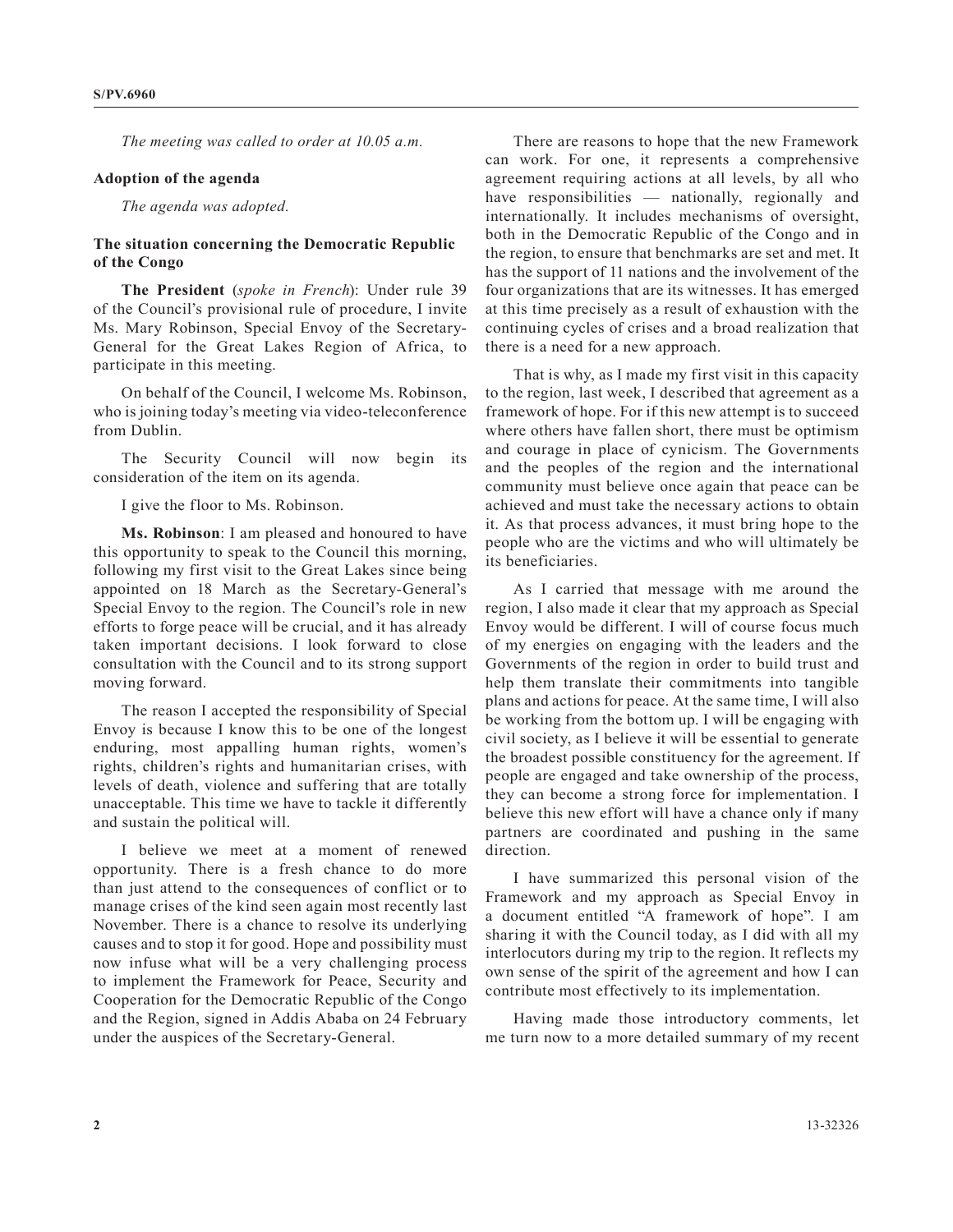visit, before leaving the Council with some concluding remarks.

Between 28 April and 5 May, I visited the Democratic Republic of the Congo — both Kinshasa and Goma — Rwanda, Uganda, Burundi and South Africa. I would have liked to have visited the other countries signatories to the Framework agreement but, regrettably, time and other scheduling constraints did not permit. Where I was unable to do so, I wrote to the leaders concerned and indicated that I would visit more countries during subsequent trips to the region in the coming months.

During my first visit to the region, I met with Presidents Kabila Kabange, Museveni and Nkurunziza, and had a long telephone conversation with President Kagame, who was out of the country. I also met with the Governor of North Kivu, in the Democratic Republic of the Congo, Mr. Paluku, and the Minister of Defence of Uganda, Mr. Kiyonga, in his capacity as facilitator of the Kampala talks between the Government of the Democratic Republic of the Congo and the Mouvement du 23 mars (M-23). I met with the Chairperson of the African Union Commission, Ms. Dlamini-Zuma, her Special Representative for the Great Lakes Region, Ambassador Diarra, and the Executive Secretary of the International Conference on the Great Lakes Region (ICGLR), Mr. Ntumba Luaba.

In all the countries I visited, I also held extensive meetings with United Nations entities, including the United Nations Organization Stabilization Mission in the Democratic Republic of the Congo (MONUSCO), the United Nations Office in Burundi, the country teams, the World Bank, the International Monetary Fund, the diplomatic corps and the donor community.

Finally, in each place, I expanded my consultations to include civil society, in the broad sense of the term, and even more so women's groups, with whom I intend to work closely to implement my mandate.

I would like to state my heartfelt appreciation to all the officials and actors that I met during my visit, for their very warm welcome and their expression of support for my future activities as Special Envoy.

The purpose of my visit to the region was threefold: first, to seek the views of leaders and others on the implementation of the Framework, particularly on the establishment of the oversight mechanisms and the development of benchmarks for the commitments of signatories; secondly, to encourage participation in the first meeting of the "11+4" oversight mechanism, planned for 26 May on the margins of the African Union jubilee summit, in Addis Ababa; and, thirdly, to share my vision and approach for the Framework, which I shared with the Council at the outset of this briefing.

While I was familiar with the issues and knew most of the leaders in the Great Lakes region before assuming my position, I undertook the visit in my new capacity first and foremost to listen to the concerns of those on the ground affected by the crisis in the eastern part of the Democratic Republic of the Congo, from the leadership to the ordinary citizens. I had frank and warm discussions with all my interlocutors. During my meetings with each leader and Government official from the Democratic Republic of the Congo and neighbouring countries, we discussed in detail their commitments as outlined in the Framework, and I stressed that they should be fulfilled. I called upon civil society groups to encourage their Governments to respect their commitments and to hold them accountable. Equally important, I stressed that the implementation of the Framework was a shared responsibility and that success would be predicated upon each and every party living up to their commitments, given the monumental challenges ahead of us.

My visit to the Democratic Republic of the Congo in particular took place against the backdrop of tensions produced by M-23 statements in reaction to the upcoming deployment of the Intervention Brigade. In Kinshasa and Goma, the overwhelming majority of the Congolese I spoke to were enthusiastic about the deployment of the Brigade — a feeling that is understandable. I stressed at the same time that the Intervention Brigade, while an important tool, should be seen as one element of a much larger political process aimed at finding a comprehensive solution to the crisis in the eastern part of the Democratic Republic of the Congo.

Although at an apparent stalemate for now, the Kampala talks are also part of the efforts towards a regional peace initiative, and I called on the Government of the Democratic Republic of the Congo to remain committed to that process with a view to expediting it as soon as possible. The current focus on the Intervention Brigade, which in my view should act mostly preventively, as a deterrent, with limited strategic military operations, needs to be put in context to minimize potential adverse impacts. It would be vital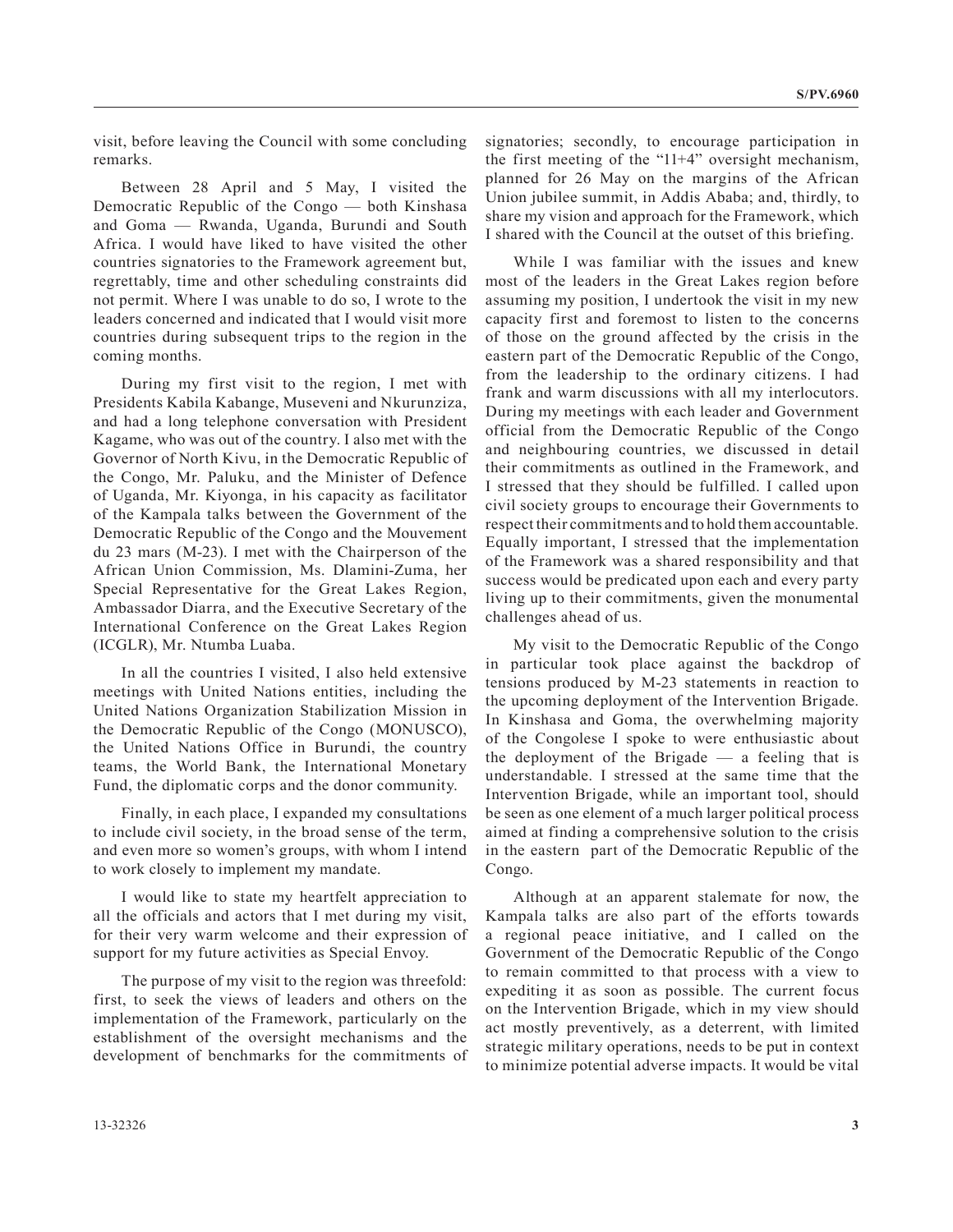that it operate in full compliance with international human rights and humanitarian law and with maximal consideration for the protection of civilians. Many in the humanitarian community, as well as officials in Rwanda, Uganda and Burundi, expressed concerns about the need to manage the potential consequences of the military operations. I am glad to note that MONUSCO is already undertaking mitigating measures in that regard.

President Kabila informed me that his Government was working on a plan of action for the implementation of the Democratic Republic of the Congo's commitments under the Framework, including on the composition and modalities of work of the national oversight mechanism. I stressed the importance of the inclusiveness of such a national mechanism, which should involve civil society representatives and have the necessary expertise to play an effective supervisory role. Both President Kabila and his Minister for Foreign Affairs assured me that at least the architecture of the national oversight mechanism would be ready for the first meeting of the 11+4, to be held in Addis Ababa on 26 May.

I am also glad to report some encouraging news at the regional level. As with President Kabila, I had frank discussions with Presidents Museveni, Kagame and Nkurunziza. All three stated their readiness to implement their commitments under the Framework and, as I said earlier, expressed support for my mandate as Special Envoy. It is encouraging to see that the leaders in the region, particularly Presidents Kabila and Kagame, continue to talk to each other, either bilaterally or through the ICGLR.

In Kampala, I had fruitful discussions with President Museveni and the facilitator of the Kampala talks, Minister of Defence Crispus Kiyonga. They both underlined that the dialogue remains a viable avenue to end the crisis in eastern Democratic Republic of the Congo. While recognizing progress on key points of the agenda of the dialogue, they spoke of stalemate in others, particularly on the issues of amnesty, integration and disarmament. We exchanged views on how to move the process forward.

The ICGLR has played and continues to play a very important role under the leadership of its Chair, President Museveni. The regional initiatives have helped mitigate the impact of the crisis, and it is important that the international community, including the Security Council, acknowledge that role if we want to make progress under the renewed partnership to end the crisis in eastern Democratic Republic of the Congo, as clearly spelled out in the Peace, Security and Cooperation Framework for the Democratic Republic of the Congo and the Region. I intend to work closely with my African Union and ICGLR partners in Bujumbura and Addis Ababa to ensure that we have a coordinated and concerted approach.

It is important that the people in eastern Democratic Republic of the Congo, and the Great Lakes region as a whole, feel that there is a peace dividend to enjoy. There is room for further regional economic cooperation provided that trust is restored between the Democratic Republic of the Congo and its neighbours. I was told that the last summit of the Economic Community of the Great Lakes Countries (CEPGL), which includes Burundi, the Democratic Republic of the Congo and Rwanda, was held almost 20 years ago. President Nkurunziza, who will host a CEPGL ministerial meeting next week in Burundi, has pledged to continue his efforts to revitalize that regional economic institution. As I was departing Kigali, Rwandan Minister for Foreign Affairs, Louise Mushikiwabo, was flying to Kinshasa for consultations on joint economic projects and other peace and security matters. Those economic consultations had been underway prior to the straining of their relations due to the past year's crisis.

In discussions in Pretoria with the Department of International Relations and Cooperation, I learned about encouraging measures that the South African Government has taken or plans to take to boost its economic partnership with the Democratic Republic of the Congo and its assistance to Kinshasa in sectors such as governance, agriculture, infrastructure and revenue collection. The good will of South Africa was confirmed in a telephone conversation with the Minister of International Relations and Cooperation, Ms. Maite Nkoana-Mashabane, and in a meeting with the Minister of the Presidency, Mr. Collins Chabane. They confirmed the strong support of President Zuma, who was on his way back from a meeting in Congo-Brazzaville at the time.

Those bilateral and trilateral economic initiatives are positive steps that could greatly contribute to the restoration of trust between the countries of the region. We need to support them, and I am very glad that already there is good will from the donor community and the international financial institutions, particularly the World Bank, to help the Great Lakes region.